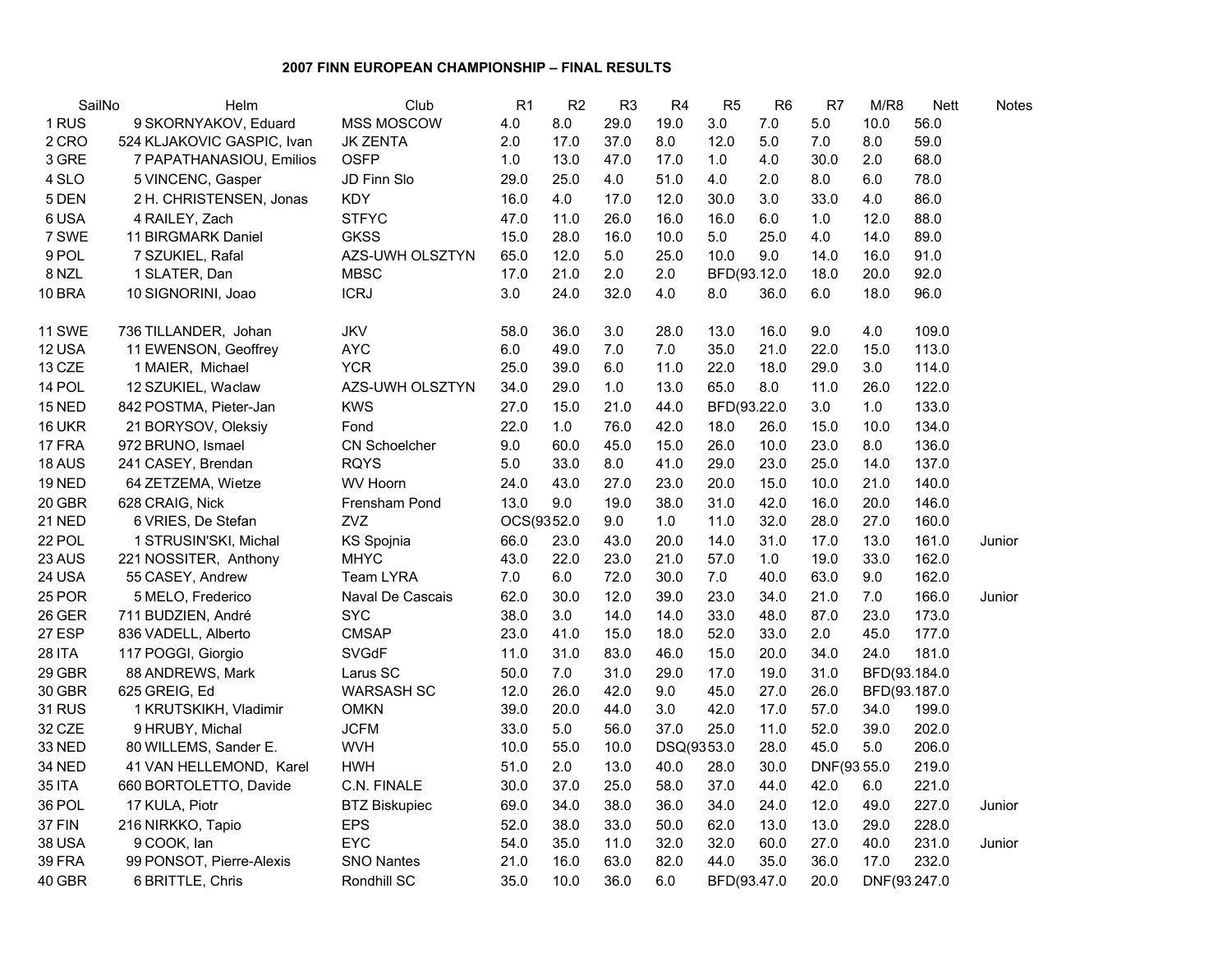| 41 SLO        | 99 MOZE, Tine            | JK Jadro K            | 20.0 | 48.0                                 | 81.0               | 22.0 | 27.0             | 45.0                | 37.0              | 58.0        | 257.0        |        |
|---------------|--------------------------|-----------------------|------|--------------------------------------|--------------------|------|------------------|---------------------|-------------------|-------------|--------------|--------|
| 42 HUN        | 5 PALLAY Tibor           | <b>THE</b>            | 14.0 | 44.0                                 | 61.0               | 45.0 | 24.0             | 49.0                | 46.0              | 36.0        | 258.0        |        |
| 43 AUS        | 54 QUIRK, Nathan         | <b>Belmont AUS</b>    | 61.0 | 47.0                                 | 40.0               | 56.0 | 6.0              | 72.0                | 39.0              | 16.0        | 265.0        |        |
| 44 HUN        | 6 PÁL Gaszton            | <b>BKV SC</b>         | 18.0 | 42.0                                 | 82.0               | 53.0 | 41.0             | 46.0                | 40.0              | 28.0        | 268.0        |        |
| 45 SWE        | 6 ALLANSSON, Björn       | Motala                | 59.0 | 50.0                                 | 39.0               | 31.0 | 43.0             | 50.0                | 49.0              | 11.0        | 273.0        | Junior |
| 46 BRA        | 109 ZARIF, Jorge         | <b>ICRJ</b>           | 40.0 | 58.0                                 | 20.0               | 48.0 | 19.0             | 61.0                | 32.0              |             | DNC(93278.0  |        |
| 47 HUN        | 7 SZÉKELY Antal          | <b>BHSE</b>           | 64.0 | 51.0                                 | 18.0               | 52.0 | 51.0             | 56.0                | 43.0              | 12.0        | 283.0        |        |
| 48 CZE        | 3 LIDARIK, Rudolf        | LB BRNO               | 37.0 | 54.0                                 | 30.0               | 60.0 | 39.0             | 29.0                | 41.0              | 66.0        | 290.0        |        |
| <b>49 ITA</b> | 40 KOLIC, Marko          | Circolo V.Torbole     | 56.0 | 18.0                                 | 22.0               | 27.0 | 21.0             | 81.0                | 66.0              |             | BFD(93.291.0 | Junior |
| <b>50 BUL</b> | 24 KOPANOV, Mihail       | <b>OMKN</b>           | 57.0 | 74.0                                 | 24.0               | 24.0 | 48.0             | 53.0                | 50.0              | 35.0        | 291.0        |        |
| <b>51 CRO</b> | 11 OLIJIC, Josip         | JK Labud              | 8.0  | 64.0                                 | 79.0               | 66.0 | 38.0             | 73.0                | 54.0              | 2.0         | 305.0        | Junior |
| 52 AUT        | 271 RAUDASCHL, Florian   | <b>UYCWOLFGANGSEE</b> |      | OCS(9314.0<br>65.0                   |                    | 5.0  | 2.0              | 37.0                | DSQ(93DNC(93309.0 |             |              |        |
| 53 FRA        | 69 LOBERT, Jonathan      | SNO Nantes            | 31.0 | 19.0                                 | 51.0               | 57.0 | 49.0             | 52.0                |                   | DNF(93.54.0 | 313.0        |        |
| 54 TUR        | 7 MUSLUBAS, Akif         | <b>Istanbul YK</b>    | 26.0 | 62.0                                 | 53.0               | 64.0 | 9.0              | 58.0                | 51.0              | 60.0        | 319.0        |        |
| <b>55 UKR</b> | 5 GUSENKO, Andriy        | <b>SPARTAK</b>        | 41.0 | 40.0                                 | 46.0               | 72.0 | 75.0             | 57.0                | 24.0              | 51.0        | 331.0        | Junior |
| <b>56 EST</b> | 7 LIIV, Harles           | Kalev                 | 32.0 | 32.0                                 | 54.0               | 59.0 | 60.0             | 39.0                | 56.0              |             | BFD(93.332.0 |        |
| <b>57 IND</b> | 1 MONGIA, Nitin          | <b>INWTIC</b>         | 48.0 | 45.0                                 | 69.0               | 49.0 | 72.0             | 63.0                | 44.0              | 18.0        | 336.0        |        |
| 58 GBR        | 99 BAGNALL, Henry        | Royal Lanten Yc       | 19.0 | 70.0                                 | 64.0               | 68.0 | 46.0             | 43.0                | 35.0              | 61.0        | 336.0        | Junior |
| <b>59 HUN</b> | 8 BELICZAY Márton        | Alba Regia SC         | 45.0 | 68.0                                 | 34.0               | 78.0 | 68.0             | 51.0                | 47.0              | 25.0        | 338.0        | Junior |
| 60 GER        | 771 KURFELD, Jan         | <b>YCW</b>            | 53.0 | 66.0                                 | 52.0               | 70.0 | 55.0             | 41.0                | 38.0              | 37.0        | 342.0        | Junior |
| 61 GER        | 108 MUNCK, Sebastian     | <b>WSCW</b>           | 42.0 | 56.0                                 | 67.0               | 43.0 | 50.0             | 38.0                | 69.0              | 56.0        | 352.0        |        |
| 62 HUN        | 270 HUSZÁR Géza          | Sirály VSC            | 74.0 | 72.0                                 | 35.0               | 34.0 | 47.0             | 68.0                | 67.0              | 30.0        | 353.0        |        |
| 63 USA        | 1140 BOYD Bryan          | <b>SSA</b>            | 55.0 | 65.0<br>55.0<br>35.0<br>40.0<br>14.0 |                    |      |                  | RAF(93.BFD(93.357.0 |                   |             |              |        |
| 64 POL        | 41 CZARKOWSKI, Grzegorz  | KS Spojnia            | 75.0 | 53.0                                 | 58.0               | 26.0 | 36.0             | 64.0                | 65.0              | 63.0        | 365.0        | Junior |
| <b>65 UKR</b> | 1 EFREMOV, Ilja          | Fond                  | 77.0 | 57.0                                 | 48.0               | 54.0 | 66.0             | 65.0                | 60.0              | 19.0        | 369.0        | Junior |
| 66 GER        | 71 SCHREIBER, Anian      | <b>WYC</b>            | 68.0 | 59.0                                 | 57.0               | 33.0 | 61.0             | 62.0                | 59.0              | 50.0        | 381.0        | Junior |
| 67 RUS        | 28 LARIONOV, Egor        | Moscow Region         | 60.0 | 75.0                                 | 28.0               | 67.0 | 64.0             | 55.0                | 53.0              |             | BFD(93.402.0 | Junior |
| 68 HUN        | 2 SIPOS Péter            | Alba Regia SC         | 36.0 | 46.0                                 | 85.0               | 71.0 | 56.0             | 76.0                | 55.0              | 62.0        | 402.0        |        |
| 69 HUN        | 50 ANTAL Gábor           | Külker SC             | 28.0 | 73.0                                 | 68.0               | 69.0 | 73.0             | 86.0                | 48.0              | 44.0        | 403.0        |        |
| <b>70 GER</b> | 92 GUMINSKI, Detlev      | <b>DSCL</b>           | 44.0 | 80.0                                 | 66.0               | 55.0 | 67.0             | 79.0                | 61.0              | 38.0        | 410.0        |        |
| 71 POL        | 71 FLAK, Bartosz         | <b>KS Spojnia</b>     | 83.0 | 69.0                                 | 73.0               | 63.0 | 63.0             | 66.0                | 62.0              | 31.0        | 427.0        | Junior |
| 72 CZE        | 21 CAJCIK, Jan           | <b>YC PARDUBICE</b>   | 46.0 | 71.0                                 | 60.0               | 77.0 | 69.0             | 82.0                | 64.0              | 41.0        | 428.0        | Junior |
| 73 CZE        | 52 VIKA, Tomas           | <b>YC CHEB</b>        | 70.0 | 63.0                                 | 41.0               |      | DNC(93DNC(9359.0 |                     | 77.0              | 42.0        | 445.0        | Junior |
| 74 CZE        | 22 BABICKY, Roman        | <b>YC CESKALIDA</b>   | 82.0 | 27.0                                 | 62.0               | 62.0 | 71.0             | 71.0                | 73.0              |             | DNC(93448.0  |        |
| <b>75 GRE</b> | 71 DAVOURLIS, Panagiotis | <b>NCPF</b>           | 72.0 | 61.0                                 | 80.0               | 73.0 | 59.0             | 67.0                | 76.0              | 46.0        | 454.0        |        |
| <b>76 GER</b> | 717 KAULE Sebastian      | SCS                   | 80.0 | 79.0                                 | 59.0               | 47.0 | 76.0             | 77.0                | 71.0              | 57.0        | 466.0        | Junior |
| 77 USA        | 150 NADY, Luie           | <b>FYC</b>            | 71.0 | 77.0                                 | 49.0               | 76.0 | 54.0             | 84.0                | 80.0              | 59.0        | 466.0        |        |
| 78 GBR        | 631 HART, Richard        | Mengeham RSC          | 78.0 | 86.0                                 | 50.0               | 79.0 | 82.0             | 75.0                | 75.0              | 32.0        | 471.0        |        |
| <b>79 GER</b> | 12 GUMINSKI, David       | <b>DSCL</b>           | 86.0 | 67.0                                 | 75.0               | 75.0 | 70.0             | 88.0                | 72.0              | 43.0        | 488.0        |        |
| 80 GRE        | 2 GNAFAKIS, Eirinaios    | <b>NOCV</b>           | 67.0 | 78.0                                 | 70.0               | 61.0 | 80.0             | 70.0                | 68.0              |             | BFD(93.494.0 | Junior |
| 81 HUN        | 128 HAIDEKKER Péter      | <b>AYC</b>            | 84.0 | 82.0                                 | 78.0               | 86.0 | 84.0             | 69.0                | 79.0              | 22.0        | 498.0        |        |
| 82 HUN        | 68 MESTERHÁZY-NAGY Ákos  | <b>AYC</b>            | 73.0 | 81.0                                 | 89.0               | 74.0 | 58.0             | 87.0                | 83.0              | 47.0        | 503.0        | Junior |
| 83 GER        | 174 BOHN, Matthias       | <b>WSC</b>            | 49.0 |                                      | DNF(93 DNF(93.65.0 |      | BFD(93.54.0      |                     | 58.0              |             | DNC(93505.0  |        |
| 84 HUN        | 3 BÜKI Gábor             | <b>KJAVSE</b>         | 85.0 | 85.0                                 | 74.0               | 81.0 | 79.0             | 80.0                | 74.0              | 48.0        | 521.0        | Junior |
| <b>85 GRE</b> | 3 GNAFAKIS, Constantinos | <b>WOCV</b>           | 76.0 | 76.0                                 | 77.0               | 80.0 | 78.0             | 74.0                | 78.0              | 64.0        | 523.0        |        |